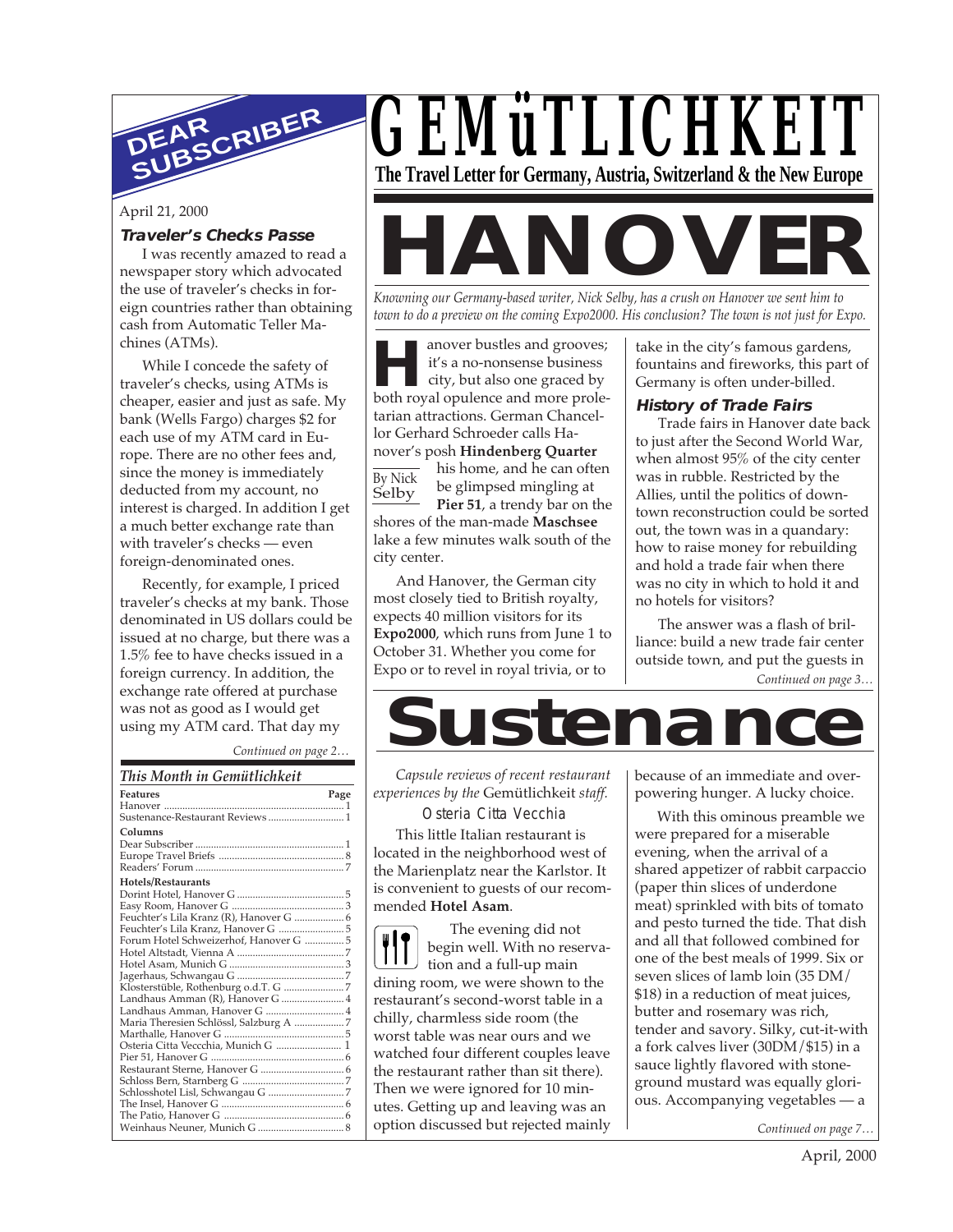#### *DEAR SUBSCRIBER Continued from page 1*

bank was offering 1.97 DM to the dollar on deutschemark-denominated traveler's checks. A phone call to the bank's foreign exchange department revealed the exchange rate for electronic transactions that day would be slightly better than 2 deutschemarks for each dollar. Assuming a need of \$2,000 cash I would get about 60 deutschemarks (\$30) more by using my ATM card. Add to that the 1.5% charge for issuing the checks and the difference becomes \$60. (Granted, many American Express card holders qualify for free foreign denominated traveler's checks, but be sure to compare the exchange rate to that of your bank).

Of course, if you take dollardenominated traveler's checks to any foreign country you'll be subject to local banks' over-the-counter exchange rates, which are much less favorable than from those same banks' ATMs. And we can only offer a prayer for the poor soul who has to exchange US currency — cash or traveler's checks — at a hotel.

As to the convenience issue I'll relate a brief story. After dinner one evening in a Swiss restaurant which I had foolishly assumed would accept one of my credit cards, I was presented with a bill that required more cash than I had. However, just a few steps away from the restaurant was a bank with an ATM. My difficulty was resolved in about two minutes.

Since this was a business dinner, and I was paying, that ATM saved considerable embarrassment.

Years ago, when I carried foreigndenominated travelers checks, I would occasionally run across an offthe-beaten-track hotel or restaurant that refused to accept them for payment. And banks, of course, have limited hours of operation and aren't open at all on Saturdays, Sundays or on the many European holidays. (For example, in most European countries you'll not be able to cash a traveler's check at a bank from the Thursday before Easter until the following Tuesday.) Finally, you cannot purchase traveler's checks in the currency of most countries, including Austria, the Czech Republic, Holland, Belgium, Portugal, Spain and many, many others. If you want to rely on traveler's checks in those countries they'll have to be in dollars and not only will you pay a fee to exchange them for foreign currency, you'll get a much less favorable rate than with an ATM card.

For travel within the US traveler's checks may still have a place but if you're headed for Europe, they are no longer very practical.

Readers are advised to charge everything possible to a credit card and use ATMs for "walking around" cash.

#### **Auto Rental Rates Increase**

If you've gotten a quote on a rental car in Germany recently you're aware that the days of dirt cheap rentals in that country appear to be over. Late last year, a midsize Opel Vectra could be booked for about \$128 per week including the 12% airport surcharge and the 16% value added tax. That same car is now \$174 (Budget Auto Rental, booked through *Gemütlichkeit* at 800- 521-6722) with more price increases on the way.

What's going on you ask, the dollar is stronger against the mark than it has been in years? The main reason prices have risen is that new cars are becoming a hot item in Germany. So how does that affect the price of rental cars? In two ways:

• When cars in rental fleets reach a certain mileage they are sold on the used car market. Most companies make as much or more selling cars as they do renting them. Unfortunately, as sales of new cars in Germany have increased, the used car market has correspondingly weakened. Thus, in order to keep the same profit level, the companies have raised their rental prices.

> • With a stronger retail demand *Continued on page 8…*

#### **Notes for Readers**

• Foreign currency prices are converted to U.S. dollars at the exchange rate in effect at the time of publication.

• Hotel prices listed are for one night. Discounts are often available for longer stays.

• All hotel prices include breakfast unless otherwise noted.

• Local European telephone area codes carry the "0" required for in-country dialing. To phone establishments from outside the country, such as from the USA, do not dial the first "0".

**Restaurant Criteria**

Atmosphere

**Outstanding Value** 

Average Value

Food 65%<br>Service 20% Service 20%<br>Atmosphere 15%

**Value Rating Scale**

Very Good Value 12 - 16<br>Average Value 9 - 11

Below Average Value 5 - 8 A Rip-Off 0 - 4

| <i><b>GEMÜTLICHKEIT</b></i><br>Vol. 14, No. 4                                                                                                                                                                                                                                                                                                                                                                                                                                                                                                                                                                                                                                           |                                                                                                                | HOIEL RESIAURANI RA                                                                                                                                                                                                          |                                                             |                                                                                                                   |
|-----------------------------------------------------------------------------------------------------------------------------------------------------------------------------------------------------------------------------------------------------------------------------------------------------------------------------------------------------------------------------------------------------------------------------------------------------------------------------------------------------------------------------------------------------------------------------------------------------------------------------------------------------------------------------------------|----------------------------------------------------------------------------------------------------------------|------------------------------------------------------------------------------------------------------------------------------------------------------------------------------------------------------------------------------|-------------------------------------------------------------|-------------------------------------------------------------------------------------------------------------------|
| April, 2000                                                                                                                                                                                                                                                                                                                                                                                                                                                                                                                                                                                                                                                                             | The Travel Letter for Germany, Austria, Switzerland & the New Europe                                           | <b>Rating Scale</b><br>Excellent                                                                                                                                                                                             | <b>Scale</b><br>$16 - 20$                                   | Restaura<br>Food                                                                                                  |
| Publishers:<br>Editor:<br>Contributors:                                                                                                                                                                                                                                                                                                                                                                                                                                                                                                                                                                                                                                                 | Robert H. & Elizabeth S. Bestor<br>Robert H. Bestor<br>C. Fischer, R. Holliday,<br>Nikki Goth Itoi, Nick Selby | Above Average<br>Average<br>Adequate<br>Unacceptable                                                                                                                                                                         | $12 - 15$<br>$8 - 11$<br>4 -<br>$\overline{7}$<br>$-3$<br>0 | Service<br>Atmosph                                                                                                |
| Paul T. Merschdorf<br>Web Master:<br><b>Consulting Editor:</b><br>Thomas P. Bestor<br><b>Subscription Dept:</b><br>Andy Bestor, K. Steffans<br>Gemütlichkeit (ISSN 10431756) is published monthly by UpCountry Publish-<br>ing, 288 Ridge Road, Ashland OR 97520. TOLL FREE: 1-800/521-6722 or 541/<br>488-8462, fax: 541/488-8468, e-mail gemut@mind.net. Web site:<br>www.gemut.com. Subscriptions are \$67 per year for 12 issues. While every<br>effort is made to provide correct information in this publication, the publishers<br>can make no quarantees regarding accuracy.<br><b>POSTMASTER: SEND ADDRESS CHANGES TO:</b><br>Gemütlichkeit, 288 Ridge Road., Ashland OR 97520 |                                                                                                                | <b>Hotel Rating Criteria</b><br>People/Service<br>Location/Setting<br>Guestrooms<br>Public rooms<br>Facilities/Restaurant<br>By virtue of location, decor, charm, warmth of<br>combination thereof, an especially pleasant e | 30%<br>15%<br>30%<br>5%<br>20%                              | <b>Value Rat</b><br>Outstandi<br>Very Good<br>Average V<br><b>Below Ave</b><br>A Rip-Off<br>Special @ Designation |

#### **VAURANT RATING KEY**

| $o$                                                           |
|---------------------------------------------------------------|
| By virtue of location, decor, charm, warmth of management, or |
| combination thereof, an especially pleasant establishment.    |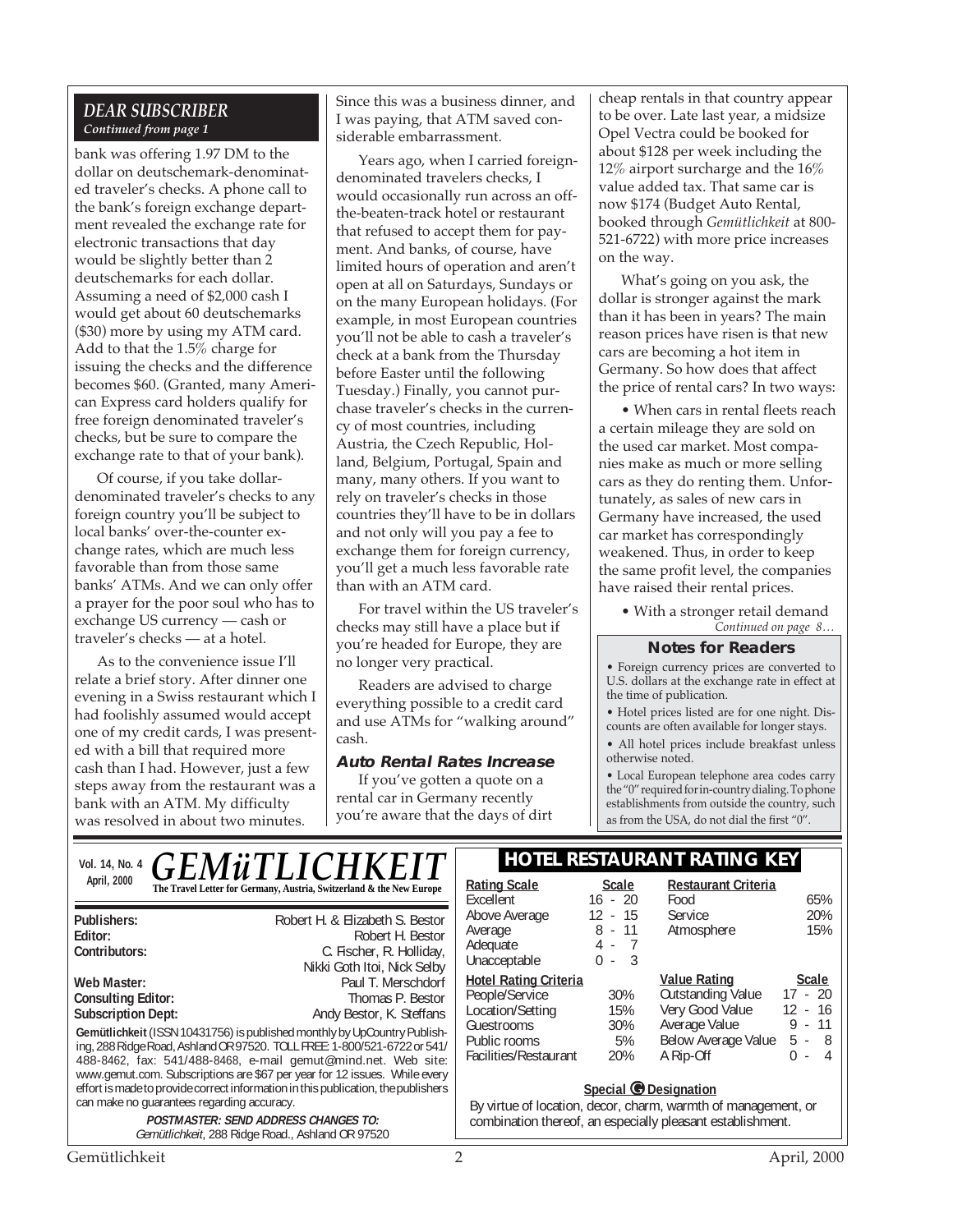#### *HANOVER Continued from page 1*

the private apartments of the widows and older folks of the town. That same system is still in place today.

Private accommodations far outnumber hotel beds, and if you're looking to stay in Hanover during Expo, you will almost certainly wind up in a private flat, with hosts Hanover residents have affectionately dubbed '*Messe Mutti*' (convention mammas).

While Hanover's center was decimated and few architectural gems remain, the city's rebuilding was absolutely inspired, creating an eminently walkable downtown that is almost entirely pedestrian-only.

The Expo2000 theme is "Humankind, Nature and Technology," and the pavilions from over 190 countries are truly impressive, with offerings like a building supported almost entirely by cardboard tubing (Japan) or one celebrating a country's natural resources and craftsmanship (Hungary). Some of the most impressive pavilions are by third-world countries such as Nepal's delightful and intricate wooden meditation building, and Ethiopia's fascinating archeological excavation display.

Notably empty when I visited, of course, was the space where the U.S. pavilion was to sit. Locals find this both achingly funny and seriously insulting. The Yanks (according to scuttlebutt which I believe totally and have heard from several sources), committed to Expo2000 in 1997 but U.S. authorities, apparently still embarrassed about the poor showing of the U.S. pavilion at Expo92 in Seville, did nothing about raising money or corporate interest for the project.

Then this year at Hanover's CeBit, the world's largest office information and telecommunications trade fair, a high-powered group of American business people took a tour of the Expo2000 grounds and asked, "Uh, where's the American pavilion?"

That evening, legend has it, in a

#### **Hanover Info**

**Population:** 525,000

**Altitude:** 177 feet

**Hanover Tourist Office**: Ernst-August-Platz 2, tel. +49/0511/301 420. The helpful staff here is one of the best in Germany. The office is to the right as you exit the main train station. Here, you can purchase the **HanoverCard**, which offers free or discount admission to tons of attractions and free rides on local public transport. The card costs 14 DM (\$7) for a day, 23 DM (\$11) for three days and is worth every *pfennig*. During the Expo and other trade fairs the tourist office also provides a room-finding service.

**Euraide:** The Hanover branch has an office in the rail station and will serve as an Expo information counter, assisting English-speaking travelers with fairrelated questions plus train ticketing and reservations. The office is open 9am to 8pm daily during the fair. (No phone but you can email euraide@compuserve.com)

**Expo Tickets:** Available at Euraide Hanover, the Hanover Tourist Information Office and many other outlets around the world as well as on the Internet.

Tickets generally cost 69 DM (\$34) per person for the day, and grant access to all areas. Half-day tickets are available as well. For the complete rundown on the complex ticket offerings, plus information on buying tickets in the U.S., Germany, Europe and online, go to www.expo2000.de/englisch/ ticket\_shop\_40.html.

smoke-filled room, captains of American industry put their heads (and wallets) together to hastily whip up an American entry. For months, Expo2000 officials insisted the U.S. pavilion would be completed in time, but on April 12, U.S. officials threw in the towel. There will be no American presence. On April 13 the *Frankfurter Allgemeine Zeitung* ran a front page editorial saying the Yanks had tried and their failure was not a snub against Germany, just an indication the whole thing had been poorly planned from the start.

#### **The British Connection**

The Hanover/Britain connection is based on a multitude of marriages (pay attention, this gets tricky). In 1714, Georg, son of Electress Sophie of Hanover, who was a granddaughter of James I of England (who was also James VI of Scotland) became simultaneously the King of both

England (the Brits called him George I) and of Hanover (Saxony, hence "Anglo-Saxon"). This bizarre union — which made several men who couldn't speak a word of English King of England — lasted until 1837.

In that context, the cause of the American Revolution becomes far clearer — George III may simply not have understood the Yanks when they said they meant business!

In any event, the royal **Herrenhäuser Gardens** and its **Grosser Garten** are in a word, jaw-dropping. They're a taste of the grand European gardens of yesteryear, and Hanover's only attraction (aside from Expo) that's not walking distance from the center (take Tram 4 or 5, about a 15-minute ride). It's a great place to either start or end your day. Duke Johann Friedrich built the gardens on his sprawling estate in 1666, and in the summer you can marvel at the Great Fountain, which fires massive columns of water to Yellowstonian heights — the record is 82 feet.

Walking through the garden's maze on a summer morning is perhaps as dazzling as the evening fireworks displays. Each year, fireworks masters from all over the world come here to exchange ideas, demonstrate new pyrotechnics techniques, and generally bedazzle onlookers who are treated to some of the world's most elaborate displays.

#### **A Great Hanover Day**

Note: This is a suggested itinerary, but the Hanover City Tourist Office has made enjoying the city center completely foolproof. Taking advantage of the walkability of the downtown, they have painted a red line — **The Red Thread** — that leads to every item of interest in town. The Red Thread guidebook, available free from the tourist office, covers the city's history and its most interesting buildings.

Even if you skip the gardens, a walking tour through Hanover's bustling center is a wonderful pastime. Starting from the **Hauptbahnhof**, go straight south along the

*Continued on page 4…*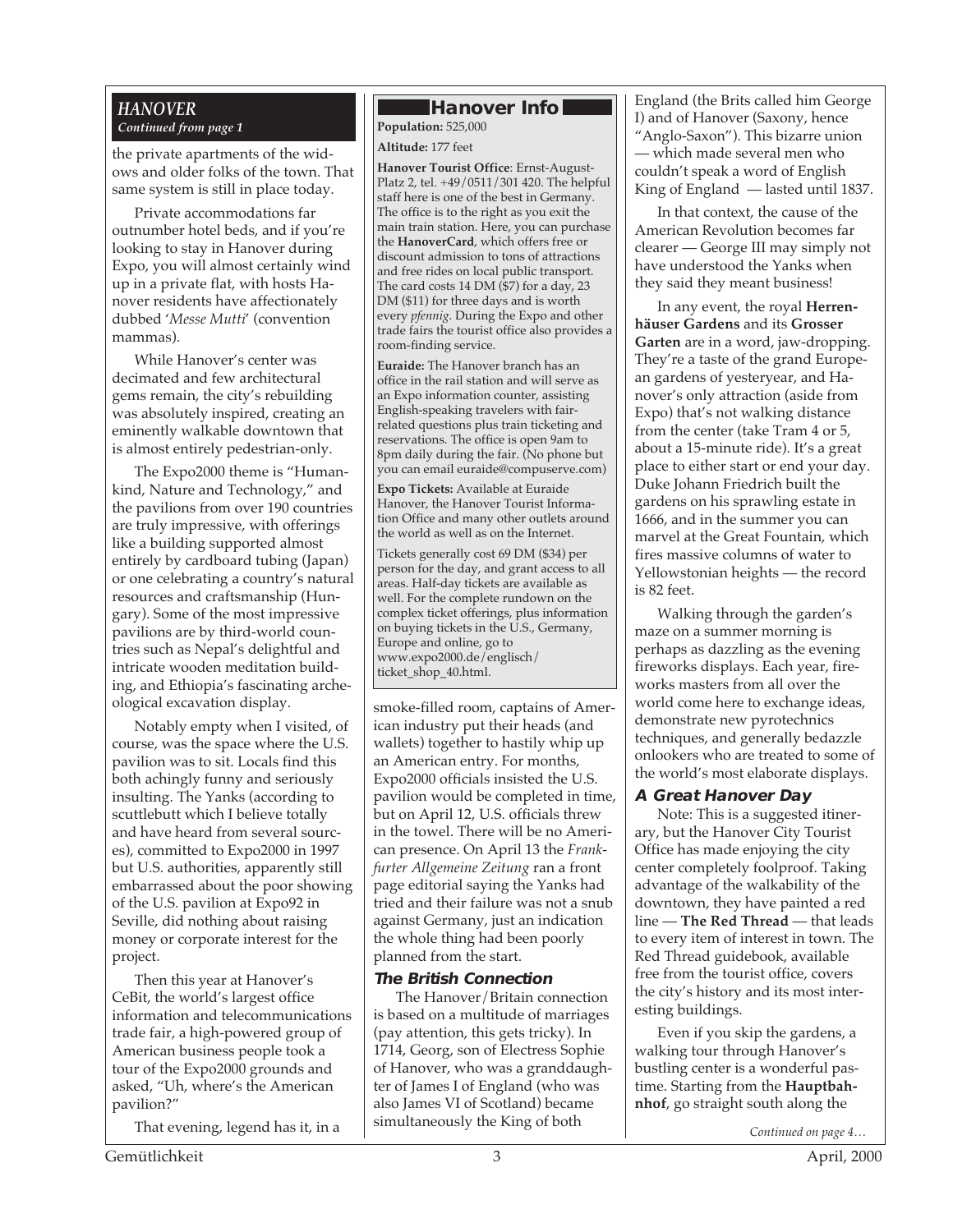#### *HANOVER Continued from page 3*

Passerelle, a wide shopping boulevard, towards Kröpke, where to your left you can see the classic **Hanover Opera House**. Right in its shadow is a justifiably popular new spot for some terrific morning coffee, the **Expo Cafe**.

Continuing south brings you to the 14th-century northern red-brick **Gothic Marktkirche** — still open for services — with its original stainedglass. Opposite is the beautifully renovated 15th-century **Altes Rathaus**; and inside, the **Patio Cafe** (see page 6) is a wonderful place to stop for a drink to break up the tour.

Just south is Hanover's *Altstadt*, where cobblestone streets are lined with cheerful half-timbered houses. Only two of the houses are actually from this neck of the woods; after the bombing the city fathers decided that instead of trying to rebuild what had been utterly destroyed, they'd take the remains of half-timbered houses from around the city and reconstruct them in one delightful quarter.

In front of the **Leibniz Haus**, with its dazzling Renaissance facade, is an intricate fountain. Got a wish? Walk up the fountain's steps, go to the side opposite the steps, make your wish and turn the brass ring three times.

If you're here on a Saturday, you can visit the boisterous **Flea Market**, held on the south side of the old city walls on the northern bank of the Leine River Canal. If not, head southeast on Leinstrasse and you'll come to an absolute must for lunch, the **Markthalle** (see page 5).

South, across heavily trafficked Friedrichswall, are three attractions. First is the **Neues Rathaus**, inside of which is a fascinating and free city history museum showing large models of Hanover before and after WWII. In summer ride the elevator to the top of the dome; the shaft follows the roof's contour, Eiffel Tower-style, so at the end you're tilted at about a 20-degree angle.

Next door is the **Kestner-Museum**, whose building was heavily

new structure was built around the damaged in WWII. After the war, a old one, which itself became an exhibit. There are also several floors of fabulous displays, including decorative art and one of the country's best collections of Egyptian artifacts.

Behind these two museums is one of Hanover's most distinctive attractions, the man-made **Maschsee**. This six-foot deep, three-quarter mile-long lake was one of National Socialism's early efforts to boost employment and give people a warm and fuzzy feeling about the Nazis. Thousands of men toiled to dig it out, and today, while its dark history is rarely mentioned, the lake has become a Hanoverian favorite. In summer there are firework celebrations, swimming and boating. The lake is planted with carp which are harvested for New Years' festivities. And during Hanover's Schutzenfest, held annually in early July, the parties around it are definitely to be remembered.

On the east side of the Maschsee are two of the country's finest museums: the **Niedersächsisches Landesmuseum** with 14th to 18th century European paintings including works by Monet, Corinth and Cranach the Elder; and south of it, the **Sprengel Museum**, one of Europe's finest modern art museums. The Sprengel has a massive permanent collection of works by everyone from Chagall to Picasso and Duane Hansen to Edvard Munch.

To get you back in the middle of things *and* in a holiday spirit, the best thing to do from here is take a short taxi ride to the center for a freshlybrewed Hannöversch beer at **Brauhaus Ernst August**, on Schmiederstrasse. There you can also get either a light snack or a full, heavy German meal. It's a local favorite.

#### **Accommodations**

Easy Room

As mentioned earlier, Hanover is unique in that most of what is available is in private flats, and what hotels there are seem substandard when compared with the rest of

Germany. During Expo, rooms are so expensive many visitors are staying in nearby towns such as Celle and Lüneburg, whose hotels have in turn raised their prices!

I recently stayed at the **Kastens Luisenhof Hotel**, and everyone in Hanover I mentioned this to gave a knowing nod, an approving gesture and said something like 'Ah, luxury. You are a lucky man'. Well, maybe it used to be, but I found it dark, depressing and poorly furnished.

There are three hotels I determined to be good value — one a true gem — but remember when you visit during Expo the chances are either the price will be higher than stated here or it will be fully booked.

Which leaves you with *Messe Mutti*; the wonderful Easy Room (tel. 011/49/1805 653 000), the Expo's official accommodation agency. While Easy Room can book hotels as well as private rooms, its strength is its extensive database of some 30,000 private rentals. All are checked by the city for standards of cleanliness and safety.

Determining the price of these rooms is like answering the question "how long is a piece of string?," but here are the guidelines. Costs are listed on a per-room, per-night basis and include taxes, and if you stay longer than a week you can probably negotiate a cheaper deal.

If you're within half an hour of the fairgrounds, a standard single room with a shared bath and toilet is 98 DM (\$48), and a standard double with shared facilities is 155 DM (\$76). For a room with private bath, a single is 103 DM (\$51), and a double is 169 DM (\$83).

"Upgraded" rooms, which are better furnished, larger and more pleasant are, with shared bath, 143 DM (\$71) single and 197 DM (\$98) double, and with private bath 148 DM (\$74) single and 208 DM (\$104) double.

The farther from the fairgrounds, the cheaper the room.

Landhaus Amman This exclusive little 14-room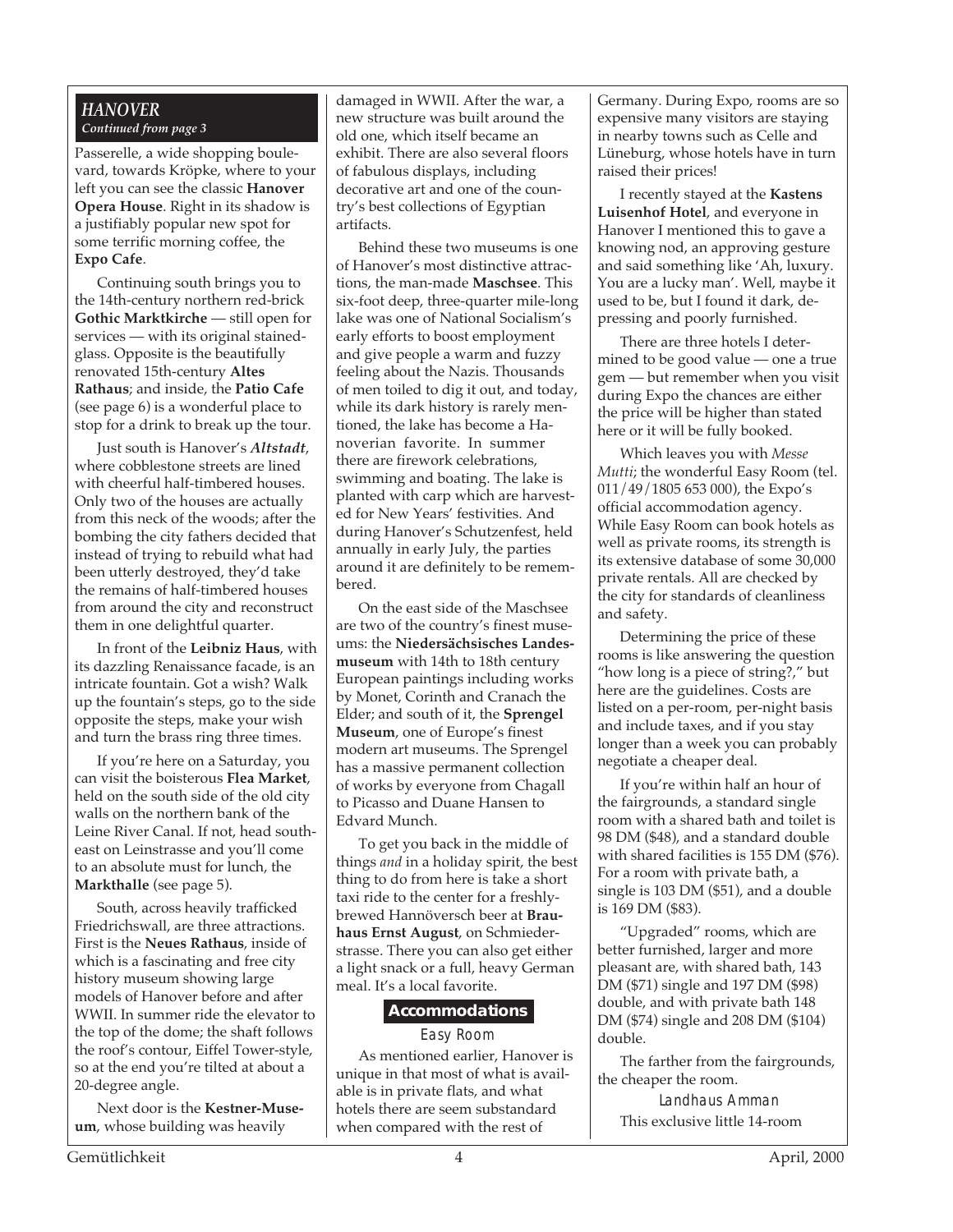cottage hotel on the southeast end of the Maschsee is accessible by tram 8 and a short walk from both Pier 51 and **The Insel** (see page 6). The Amman is a wonderful, family-run gem, comfortable and private, with a sweet courtyard (beverages served outside in summer) a nice restaurant and very comfortable rooms. They also have a fine American-style bar downstairs.

Staff is excellent, and this is really the place that I would have liked to have stayed last time I was in Hanover.

What's more, the owner, Helmut Amman, is something of a local character — he's run this place for 16 years, managing both the hotel and the restaurant. And he does both well; *Feinschmecker* magazine gives the restaurant four out of five stars, and locals save it for a really special night out.

**Daily Rates:** (Expo) Singles 435 DM (\$214) to 490 DM (\$241), doubles 530 DM (\$261) to 590 DM (\$290); (Non-Expo) singles 295 DM (\$145) to 335 DM (\$165), doubles 355 DM (\$174) to 395 DM (\$194)

**Contact:** Landhaus Amman, Hildesheimer Strasse 185, tel. +49/ 0511/830 818, fax 843 7749 **Rating:** QUALITY: 14/20 VALUE 13/20

> Forum Hotel Schweizerhof (Inter-Continental)

 I've never before written such a glowing report on an Inter-Conti, but this one is different. Nicely tucked away in the center but away from the noise, the Schweizerhof is a beautifully renovated grand hotel with fabulous service. The lobby, though modern, is very comfortable, and there are chess sets for guests. There are a couple of pleasant bars and a restaurant downstairs, and my favorite is the small and very cozy *Zirbelstube*, perfect for a quiet drink or even a hearty German meal.

The rooms are expensive but still decent value, even during Expo. All are spacious and comfortable, but the executive rooms are extraordinarily so and have complete offices — Web TV, printers, fax machines, etc.

But one mean trick is that breakfast is not included; it's an extra 34 DM (\$17) a person (Tip: the **Mövenpick** restaurant at Kröpke has an astoundingly good breakfast buffet for 19 DM/\$9.35 daily).

**Daily Rates:** (Expo) Regular doubles 550 to 675 DM (\$271-\$332). King size doubles 650 to 795 DM (\$320-\$391). (Non Expo) Singles 375 to 675 DM (\$184-\$332), doubles 355 to 860 DM (\$174-\$423). Breakfast not included. **Contact:** Forum Hotel Schweizerhof Hanover, Hinüberstr. 6, D-30175 Hanover, tel: +49/0511/349 50, fax 349 5102

**Rating QUALITY:** 16/20 VALUE 12/20

 Dorint Hotel Hanover I'm a sucker for old buildings that have been renovated with absolutely modern furnishings but which retain the structure's original character. One fine example of how to do it on a large scale is the Dorint Hotel Hanover, located in a former building of the Bahlsen cookie factory.

Bahlsen still has a plant here, but the main building, an imposing ovalshaped brick structure, has been turned into 206 very modern and comfortable rooms. They're actually a little more sterile than they could have been, but the space is so nice, and the service so good, that I forgive them, and think you will, too.

Downstairs is a restaurant that changes cuisines regularly — it was Italian when I visited. There's also an exhibit of some of the factory's machinery, in a room that would make an exquisite guest bar; but sadly and to my amazement it is used only for private functions.

The Dorint is definitely a class act, except they, too, charge extra for breakfast, and then have the gall to charge an extra 4 DM (\$2) for it during the Expo!

**Daily Rates:** (Expo) Singles 460 to 770 DM (\$226-\$379), doubles 550 to 770 DM (\$271-\$379); (Non-Expo) Singles and doubles 235 DM (\$115) to 325 DM (\$160). Breakfast is 32 DM (\$15) during Expo and 28 DM (\$14) regularly. **Contact:** Dorint Hotel Hanover,

Podbielskistrasse 21-23, D-30163 Hanover, tel. +49/0511/390 40, fax 390 4100

**Rating:** QUALITY 14/20, VALUE 12/20

Feuchter's Lila Kranz

I only list this place because no one else on earth seems to know it's a hotel, and there's a good chance you'll be able to book during Expo for less than outrageous sums. While the rooms are clean, and there are nice extras like breakfast in bed and the fact that you're sleeping above a really nice restaurant (see page 6), the fact is that the traffic noise is pretty loud.

However, the rooms themselves are nice and clean, but unfortunately there are only four of them.

The good news is that the prices are not so bad considering the location, and they include breakfast.

**Daily Rates:** (Expo) Singles 250 DM (\$123), doubles 300 DM (\$147). (Non-Expo) Singles 150 DM (\$74), doubles 200 DM (\$98).

**Contact:** Feuchter's Lila Kranz, Berliner Allee 33, D-30175 Hanover, tel. +49/0511/85 89 21, fax 85 43 83 **Rating:** QUALITY 9/20 VALUE 10/20

#### **Sustenance**

While some regional foods are simply fabulous, like the sublime asparagus and potatoes that come from the Lüneberger Heide to the north, other Saxon specialties bring up some of the same feelings as the terror meal in Indiana Jones; brain sausage with browned cabbage, for example. Really.

Others simply sound bad but are in fact quite tasty, including *Steinhudemeer*, a smoked eel dish. That, and other fish dishes like trout in a dozen ways, and the carp you'll be lucky to get around New Years' celebrations, balance out the list.

#### **Markthalle**

Simply put, a lunch here is an absolute must when visiting Hanover. This is one of Germany's best indoor markets.

It's not much to look at but inside this covered market is absolutely teeming with fabulous stalls, selling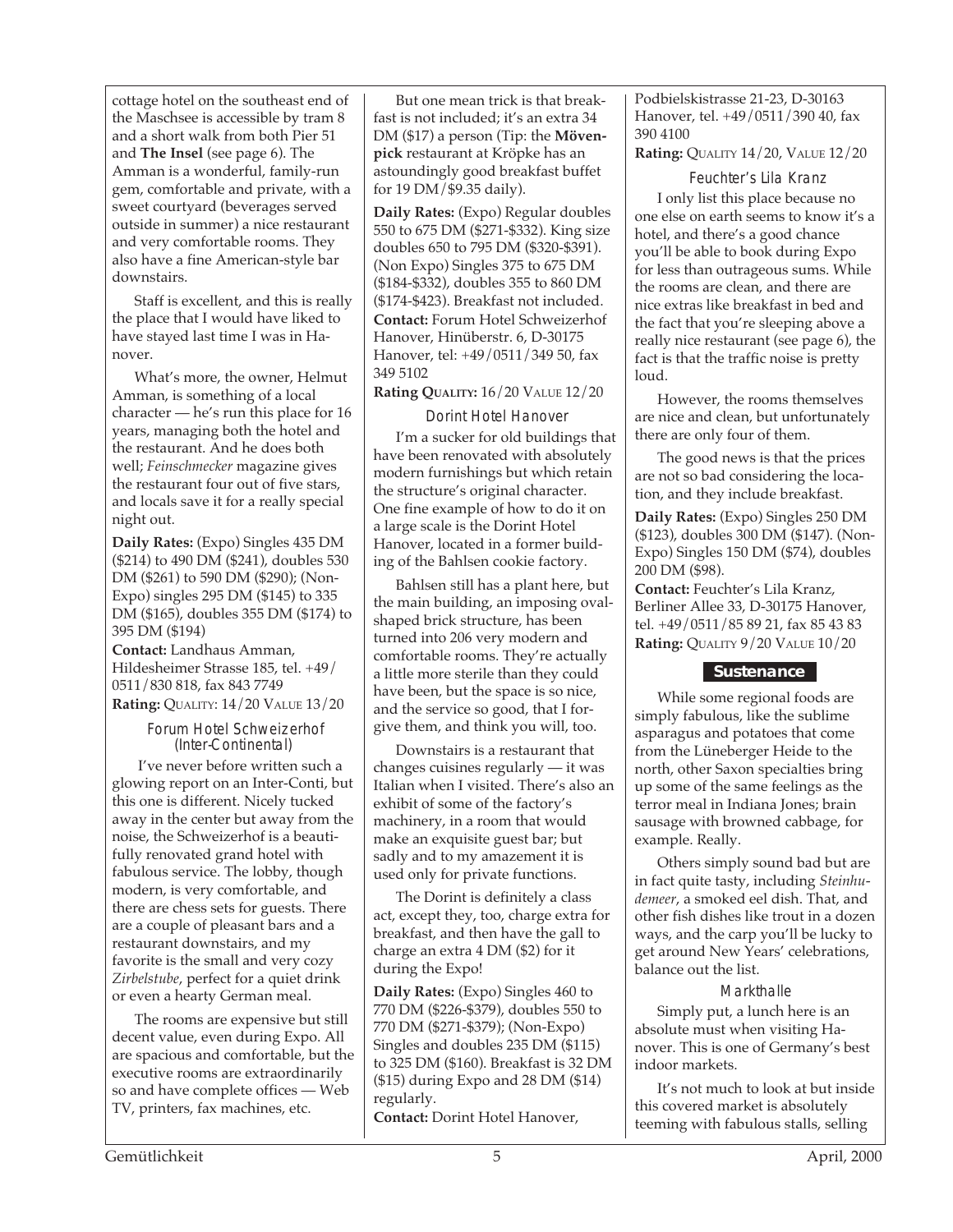everything from typical Hanover specialties to Italian delicacies to sushi and Chinese food, and from fresh horsemeat and pig's trotters to foo-foo drinks with the requisite paper umbrella, and all things in between. It's a scene and a half, a popular business-person's networking place and definitely worth a trip.

Another good plan is to use this as a supply depot for picnics on the Maschsee, with everything from starters to desserts and wines (mainly Italian and German, though if you're up for something a bit different, cross the street and try the Aussie Wine Shop, which has great deals on a wide range of excellent Australian wines).

Markthalle, Königstrasse 47, tel. 341 410

#### The Insel

My love affair with the Insel began the moment I laid eyes on the layout - it's in a 1920's boathouse at the southeast corner of the Maschsee, and it just feels like home: wooden floors, enormous picture windows and two floors of rooms. The downstairs dining rooms are far more posh.

There are traditional regional dishes as well as sort of a continental and Asian fusion. The best deal is the three-course business lunch, for 47 DM (\$23) per person. In the evening the set menu is also good value: 89 DM (\$44) per person for four courses and 125 DM (\$61) with the wine of the day. A la carte main dishes range from 29 DM (\$14) to 44 DM (\$21).

The upstairs bar doubles as a bistro, where you can sit of an evening and watch the boats (though for drinking, plus boat and peoplewatching it's better to hit The Pier [see next column]), as well as sample the food, or even just stop by for something from the extensive menus for dessert and dessert wines.

Both upstairs and downstairs, service and food is excellent, and the wine cellar has the largest selection in Niedersachsen.

The Insel, Rudolf-Von-Bennigsen-Ufer 81, D-30519 Hanover, tel. 0511- 83 12 14

#### Pier 51

Of course, for serious people watching and to perhaps catch sight of German political big-wigs up to and including the Chancellor himself, the place to be is Pier 51, a barrestaurant that's one of the trendiest in Hanover. It's on a floating pier on the east shore of the Maschsee.

The crowd here is Cohiba cigars, serious suits and dark brown drinks in heavy crystal glasses; outside it's a bit more festive. Dress to kill. Rudolf-Von-Bennigsen-Ufer 51, tel 0511 6460 9912

#### Feuchter's Lila Kranz

This has been a local favorite since 1978, a lovely French-inspired interior with lots of frilly decorations but positively serious service, and dependably good seafood and wines. The daily changing menus are 98 DM (\$49) per person including wine, and while the restaurant is justifiably famous for its fish dishes, don't skip the other offerings; I had simply the best *Perlhuhnbrust* (guinea fowl) ever here, complete with an assortment of veggies and all done in a typically Saxonian sauce (39 DM/\$19).

My friend Bill went with the tender Argentine beef fillet done perfectly medium rare in a cognac and green-peppercorn sauce, and we fought over each others' plates the whole time. Dessert was a scrumptious caramelized apple pancake with vanilla ice cream.

Feuchter's Lila Kranz, Berliner Allee 33, D-30175 Hanover, tel. +49/0511/ 85 89 21

#### The Patio

In the lobby of the Altes Rathaus sits The Patio, a charming bistro offering terrific Italian and continental foods in a wonderful setting: towering vaulted ceilings, and that mixture of modern renovation and ancient building that I've already expressed a weakness for.

The best time here is for late morning coffee or a light lunch, with pasta specials such as rigatoni in a fresh sardine and caper sauce running about 11 DM/\$5.50. It's not an overtouristed place at all, and locals enjoy the relative solitude and great

friendly service. The Patio Cafe, Altes Rathaus, Marktplatz, tel. +49/0511/300 80 40

#### Landhaus Amman

The restaurant at Landhaus Amman is about as comfortable as the hotel, with a very intimate dining room (the kind where they push the bar around on a trolley-cart) and a widely ranging menu that changes often. Herr Amman has been cooking here for 16 years, and Hanover residents save his restaurant for special occasions. It's a mixture of Saxonian, German and continental foods, usually done up in thematic menus.

His "Culinary Arrangement" (350 DM/\$172 for two), for example, is a little sadistic: you visit the restaurant for soup and starter courses, then are whisked off to the Opera for a performance, after which you're driven straight back to the restaurant for the main course and dessert. Highly recommended. Landhaus Amman, Hildesheimer Strasse 185, tel 0511-830 818

Restaurant Sterne Right behind Herrenhausen Gardens sits one of the most romantic settings for a restaurant you'll find in Germany — beneath the towering stone walls of the Georgenhof is Restaurant Sterne, run by the Santa Clausianly affable Herr Sterne, an award-winning chef who personally oversees the kitchen.

The stone house is impressive enough, but in summer the courtyard is simply idyllic: ivy-covered stone walls and tables fronting a sweet little pond.

Try the Regional Romantik Menu with a mushroom, ham and pistachio terrine appetizer that'll knock your socks off, red-beet and apple soup with crab, *Zanderfilet* with leeks in a mustard cream sauce, and two more courses plus dessert for 126 DM/\$62.

The Sterne family also operates a 14-room hotel, but I wasn't overwhelmed by the rooms.

Georgenhof & Sterne Restaurant, Herrenhäuser Kirchweg 20, tel. +49/ 511/702244M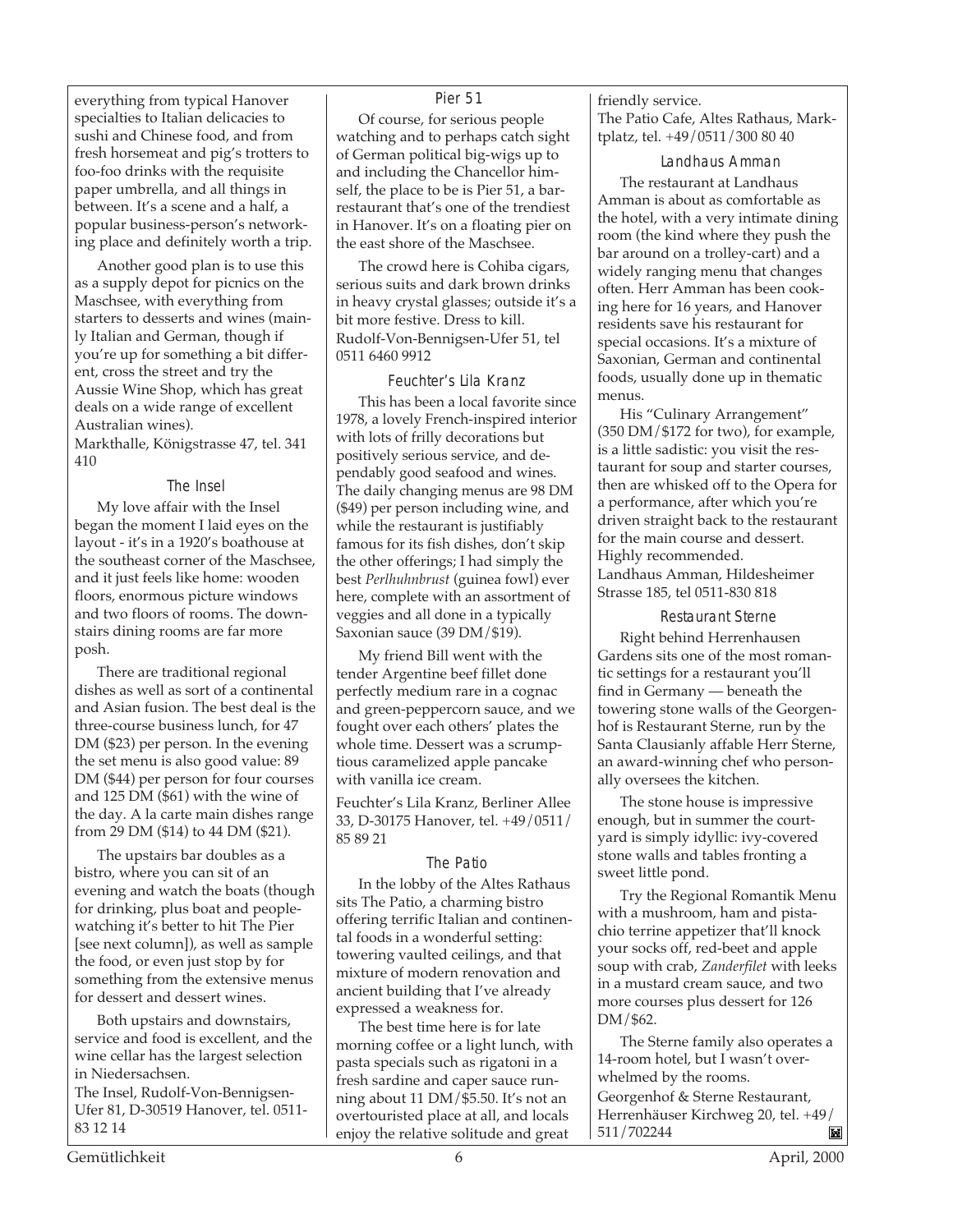

#### **Internet Tip**

Recently I bought two roundtrip airline tickets from Nashville to Frankfurt, return Munich. The price per ticket was \$399.51 inclusive of all taxes on US Airways.

The purchase was made on expedia.com on a Tuesday and the tickets were received Saturday via mail. The price was exactly as quoted with no surprise charges. Expedia's page is easy and fast to negotiate and has a neat feature that allows you to select a seat. A diagram of the cabin indicates seats already selected and you just click onto an empty seat and it's yours.

I bought the tickets separately so that my charge would be on my card and my friend's charge would be on his card. This was not a good plan as I got the last ticket available on the best itinerary. Had to book a different flight for my friend. So if you're booking more than one ticket, it's best to specify the number of travelers and pay on one card.

> ERSKINE HAVENS VIA EMAIL

#### **Swiss Mountain Trip**

I would like to recommend a mountain trip in Switzerland, Niesen-Kulm near Thun. There is a spectacular view from the top. In 1999, we paid 110 Sfr. (\$68) each for the "Aurora" trip including funicular ascent and descent, overnight accommodations in the mountain guest house, dinner, and breakfast the following morning. Sunrise on a mountain top is a sight to behold! Although we were the only Englishspeaking guests, we had no trouble communicating and were treated royally by everyone.

PATRICIA YANNELLO TONAWANDA NY *(Ed. Note: Contact Niesenbahn AG, CH-3711, Mülenen, tel. +/41/033/ 676112, fax 6762717)*

#### **Hotel Near Salzburg**

I have not read anything in *Gemütlichkeit* about the **Maria Theresien Schlössl Hotel and Restaurant** (Mortzgerstr. 87, A-5020 Salzburg, tel. +43/0662/8201 91, fax 8201 9113, Horst Schneider, proprietor,). We have enjoyed staying and eating here several times.

The restaurant is excellent. Herr Schneider and his *Apfel Pfannkuchen* were recently featured on German TV.

> ARTHUR MAYER GRAND ISLAND NE

*(Ed. Note: Located on attractive grounds near Hellbrunn Palace, this hotel is about three miles from the center of town. We had a pleasant lunch there one day a few years ago.)*

#### **Recommends German Hotels**

Two of the places we stayed on a recent trip are worth mentioning. First, is the **Schlosshotel Lisl und Jagerhaus** at Hohenschwangau, where we had room Number 10 on the corner from which we had a view of **Neuschwanstein** from one window and of **Hohenschwangau** from the other. Room Number 20 would provide the same view.

The other hotel was in Rothenburg ob der Tauber, the **Klosterstüble**, located within the walls of the city. I would hate to guess on the date of the building but the rooms had recently been remodeled and were very comfortable. The restaurant was also one of the best of our trip.

> DAN REISINGER COLLIERVILLE TN

#### **Hotel Altstadt Vienna**

We spent the last week in February at the **Hotel Altstadt Vienna**, on a package that included going to the Coffeehouse Owner's ball, the opera, a tour of Vienna, etc. I picked the Altstadt based on the *Gemütlichkeit* naming it 'hotel of the year' a few years ago. I filed that information and when we decided to go to Vienna pulled it out and made reservations. The hotel is still as good as you described it then, the staff was friendly and helpful, we had a beautiful room in the front, and we loved Vienna. The only drawback was the

requirement for an advance payment, but I really didn't mind it that much. Not only did we love the Altstadt, with the current exchange rate it was a bargain.

Also, based on a note in a recent issue about the **Schloss Berg** having tickets for the Oberammergau Passion Play available to guests who stay three nights, we now have the tickets and reservations for July. Until I saw your brief I had assumed that probably the only way to get tickets was to spend two weeks being herded around on a bus tour.

> JACK WILLIAMS VIA EMAIL

#### *SUSTENANCE Continued from page 1*

roasted mix of tiny new potatoes, diced carrots, thin French beans and chunks of fennel — were also without flaw. *Crostatini Frucht* (12 DM/ \$6), a flat, perfect pie crust scattered with kiwi, grapes, strawberries, apple slices, currants, and blueberries, lathered with a pair of creamy raspberry and orange sauces, ended this string of wonderful dishes.

Osteria Citta Vecchia supports our contention that food rules. If what's on the plate is good enough, it can make up for a variety of ills. Service here was efficient enough but rather slow and never especially warm, and the only two red wines available by the glass — generic stuff noted on the menu as Merlot Veneto and Cabernet Veneto at 10.5 DM/\$5 per glass — were not a good match for the food. A restaurant of this quality should offer a much larger selection of open wines for those who don't want to order a full bottle.

Our meal for two persons, without beverages, was 105 DM (\$53), very good value

We strongly recommend Osteria Citta Vecchia but please take the precaution of calling ahead for reservations and make sure you are seated in the main room. Do not accept a table in the side room, on your left as you enter.

*Continued on page 8…*